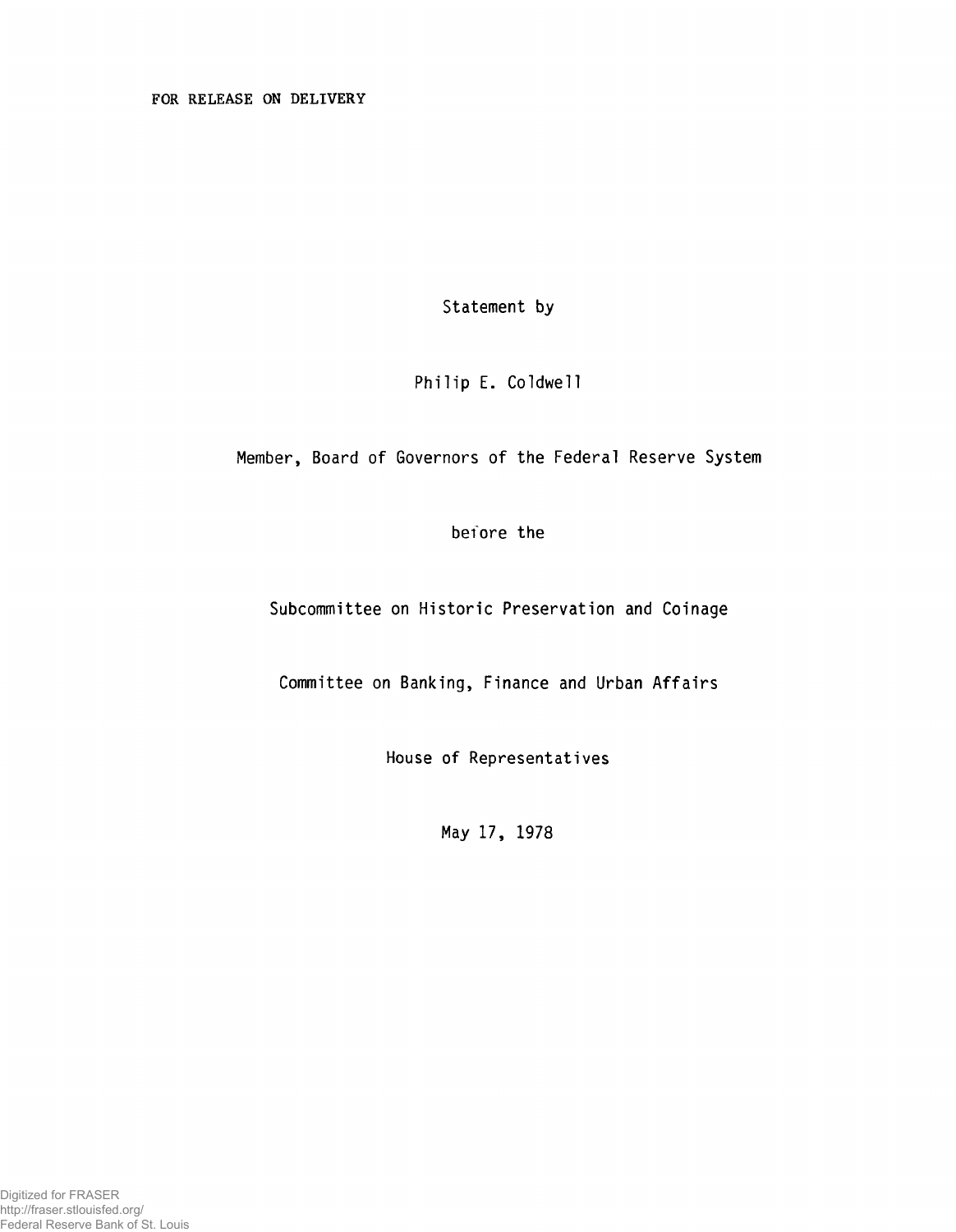I am pleased to present the views of the Board of Governors of the Federal Reserve System on H.R. 12444, a bill to change the size, weight and design of the one dollar coin, and for other purposes. The Federal Reserve believes that a new dollar coin should be issued, if it will result in a reduced demand for the one dollar note. As I will discuss in greater detail, a circulating dollar coin would result in significant cost savings to the Federal Reserve, potentially exceeding \$30 million each year. And, because Federal Reserve earnings in excess of costs are almost all returned to the Treasury, these Federal Reserve savings would be passed on to the Government. However, I also wish to stress the importance of taking whatever steps are necessary to ensure that the proposed new coin circulates freely, and reduces the demand for one dollar notes.

Since 1920, the Federal Reserve has borne a major responsibility for the exchange of currency and coin. In accordance with the Treasury operating circular 55, the Federal Reserve Banks supply commercial banks with currency and coin upon request, and also absorb excess currency and coin from commercial banks.

Circulated currency and coin flows from commercial banks to Federal Reserve Banks where it is verified and sorted. Reusable currency and coin are returned to ordering banks while mutilated or worn out currency is destroyed. Demand in excess of the fit money returned is met by shipment of new currency and new coin obtained from the Bureau of Engraving and Printing and the Bureau of the Mint. While the costs of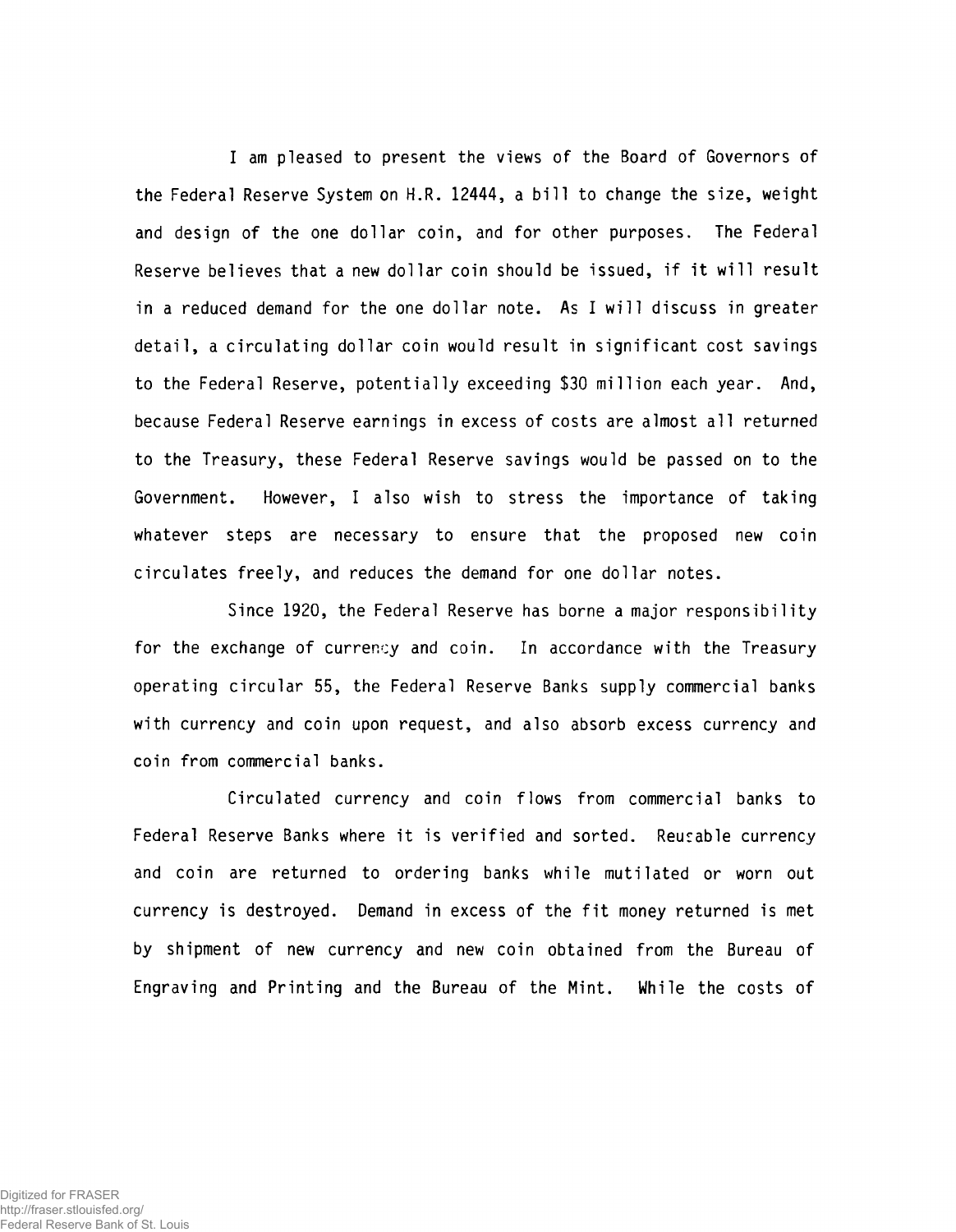minting and shipping new coin to the Reserve Banks are paid by the Bureau of the Mint, the costs of printing and shipping new currency are paid by the Federal Reserve System.

The Federal Reserve spent \$48 million for the printing of new currency in Fiscal Year 1977. This cost represents roughly 7 percent of the total operating costs of the Federal Reserve System. Of that \$48 million, \$28 million were spent to print nearly 2 billion one dollar notes. Thus, if all these dollar notes were replaced by coins, the Federal Reserve would realize savings of \$28 million in printing costs.

Of course, one must consider the cost of producing the coins in determining the true savings to the Government. The costs of producing the new coin wil<sup>1</sup> be slightly higher than the costs of printing a note--roughly 3 cents for the coin, 1.8 cents for the note. Even so, because the new coin is expected to last so much longer than the one dollar note, we would still anticipate significant savings to the Government.

Most new one dollar notes are used to replace worn out notes. On the average, a new dollar note only lasts for 18 months before it is worn out and destroyed. On the other hand, the new dollar coin is expected to last for 15 years or more, a greater life expectancy by a factor of ten. Thus, while it costs \$28 million annually to maintain a circulation pool of 2.4 billion one dollar notes, replacing each note every 18 months, it would only cost \$5 million annually to maintain the same size pool of dollar coins--a savings to the Government of \$23 million each year. If coins only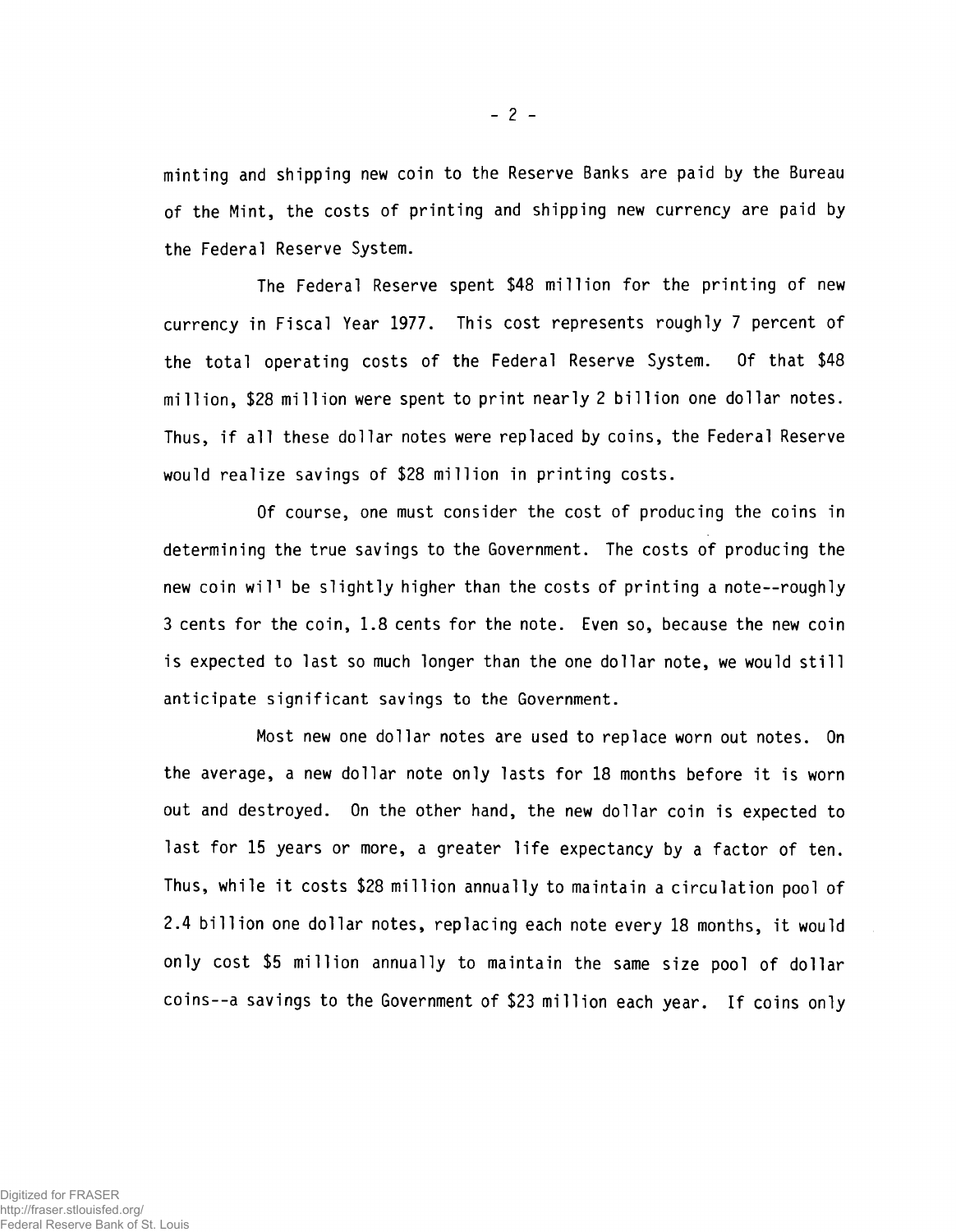replaced half the dollar notes, the savings in production costs would still amount to \$11 million.

In addition to the savings in printing costs, the Federal Reserve would also realize savings in lower handling costs for the coin, compared to the costs of handling notes. Currency is difficult to sort and verify, and the process for destroying unfit currency is particularly cumbersome and costly. Unfit notes are cut longitudinally, then the upper and lower halves are destroyed under separate controls. Our staff estimates the cost for processing 1,000 new coins at \$.51 compared to \$2.19 for processing 1,000 notes, including destruction costs. It is estimated that each dollar note is processed by the Federal Reserve an average of 1.13 times per year. Thus, if dollar coins replaced half the dollar notes, and if each coin were processed one time per year, the Federal Reserve would save an additional \$2 million, annually, in currency processing costs. Like the savings in production costs, those savings would grow as currency and coin volume increase.

The introduction of the proposed new coin might also impact the Federal Reserve in ways which we cannot quantify at this time. For example, the impact on shipping costs is unclear. Coin weighs more than currency but should not circulate through the Reserve Banks as often, due to its longer life. And, the as yet unknown circulation patterns for the new coin could affect Reserve Bank requirements for vault space, with a corresponding impact on our building programs. While we have no precise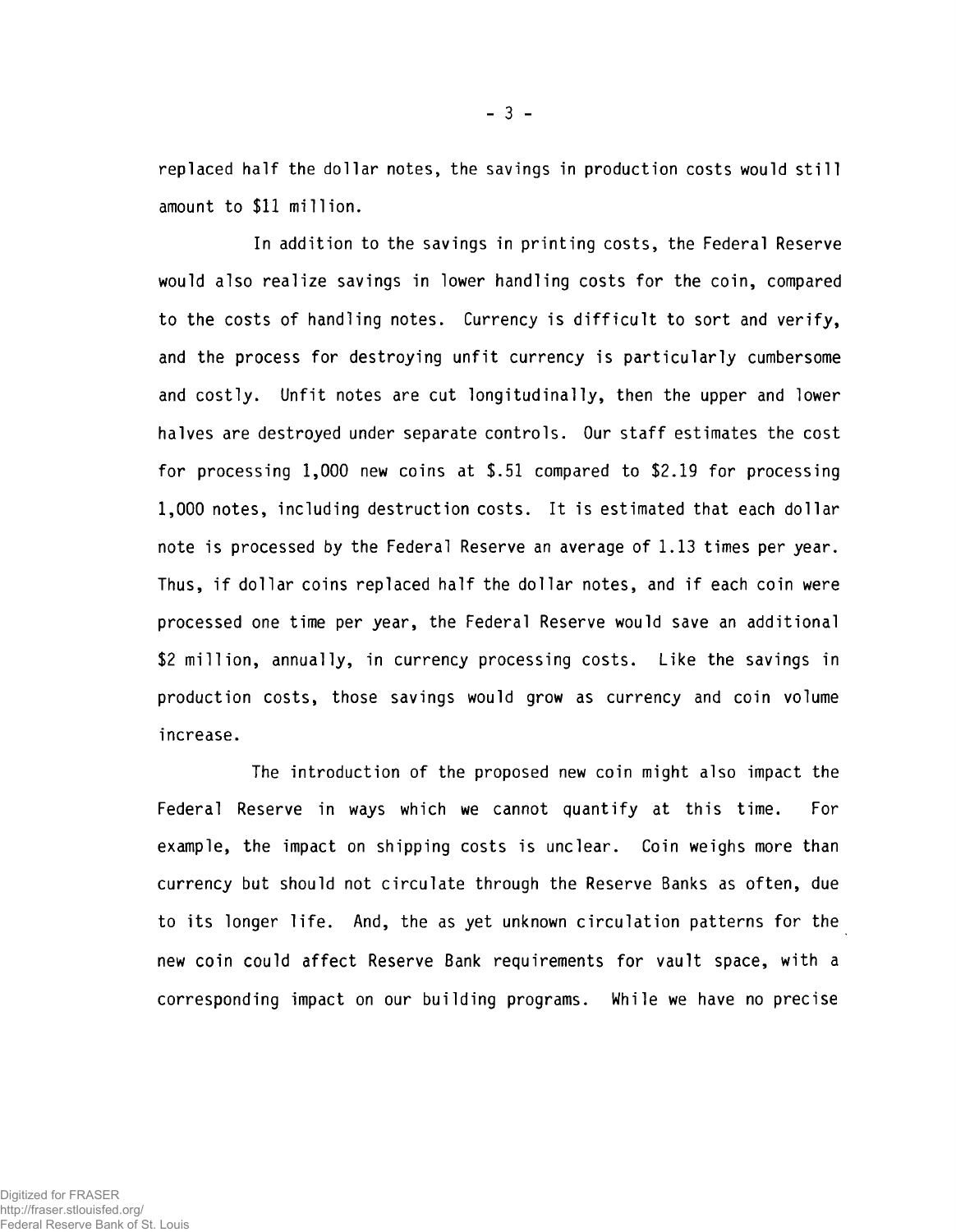estimates, we doubt that these effects would materially increase or decrease the estimated potential savings from a new, circulating coin.

However, all these projected savings are contingent upon the new dollar coin circulating and replacing dollar notes. If the proposed new coin is produced but fails to circulate, or circulates without reducing the pool of dollar notes, additional costs rather than savings will be incurred by the Federal Reserve, with a consequent reduction in payments to the Treasury. And, our recent experience with the réintroduction of the \$2 note indicates that circulation of the proposed new coin is not automatically ensured.

Several steps could be taken to aid the circulation of the new coin and thus replace dollar notes. These include a marketing program, a coordinated retail industry utilization effort, and a financial institution program to encourage use of the new coin. We hope that the public will accept and utilize the dollar coin and that the financial institutions and coin vending industry will effectively encourage this usage. However, if the voluntary programs do not achieve acceptable circulation increases within a year of introduction, then the program must be reconsidered.

Our experience with the \$2 bill would indicate that the retailing community will be the key to whether the new coin can circulate freely, without controlling production of one dollar notes. If retailers use the coin in making change, the coin will circulate. Moreover, our \$2 bill

 $-4 -$